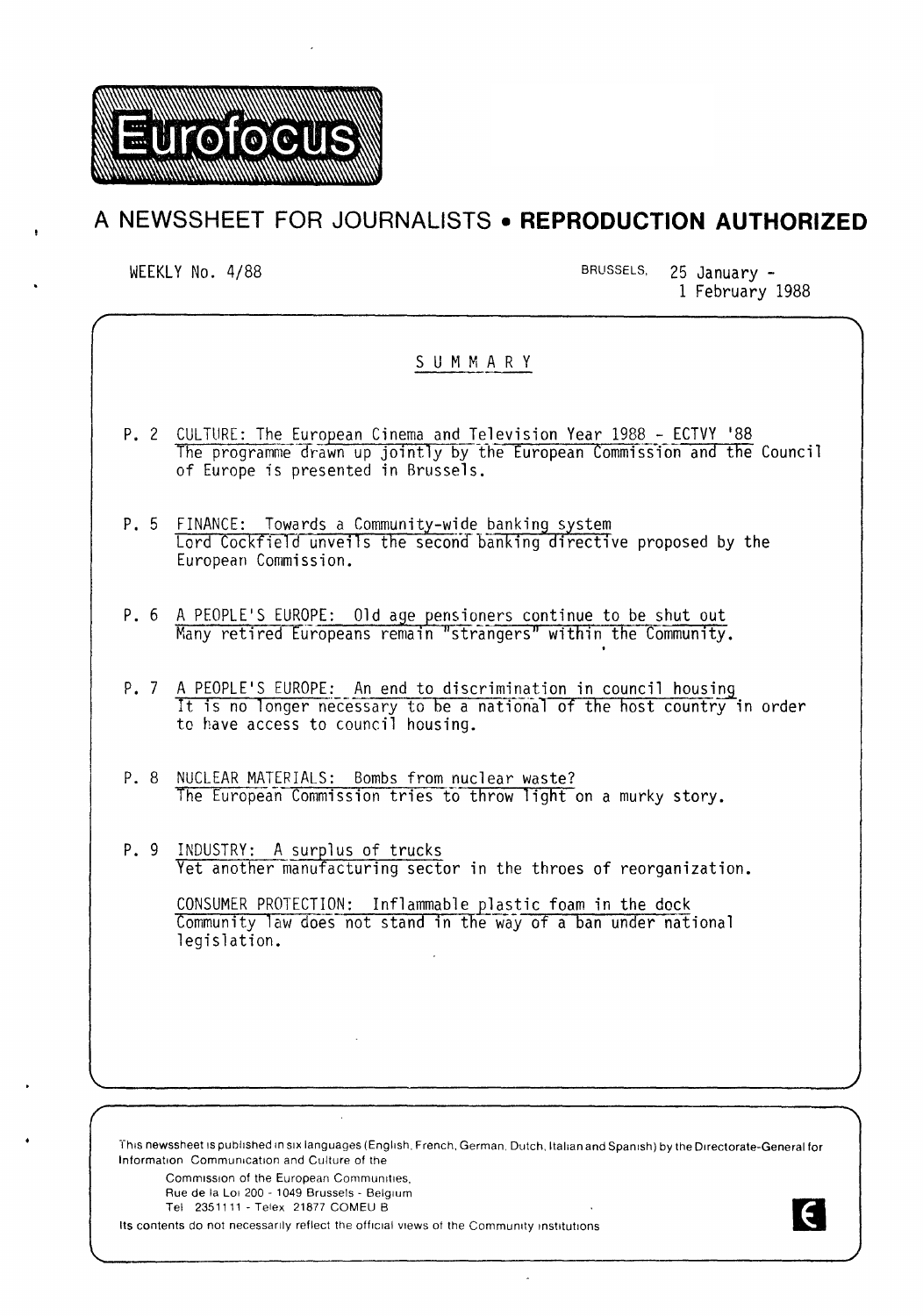## CULTURE: The European Cinema and Television Year 1988 - ECTVY '88

The programme drawn up jointly by the European Commission and the Council of Europe is presented in Brussels.

"As the European Cinema and Television Year opens, I note that the call which was made has already received an initial encouraging response. Those working in cinema and television have understood that there is an urgent need to view the European audiovisual industry as an integrated system. This is the only way to meet the challenges at the global level".

It is with these words that Carlo Ripa di Meana, the Furopean Commissioner with responsibility for culture and information, opened the press conference devoted to ECTVY '88, organized by the European Community institutions and the Council of Europe.

The Commissioner stressed the fact that a great deal was at stake, economically, socially and culturally speaking. He took the opportunity to refer to the undertaking given by the Community's cultural ministers at Copenhagen on December 10, to give priority to the initiatives and activities of the audiovisual sector.

Mme Simone Veil, President of the ECTVY '88 Steering Committee, and Mr Adinolfi, Vice-President and Deputy Secretary-General of the Council of Europe, also discussed the campaign's objectives and hoped that the fears which had been expressed as to the future of the audiovisual industry in the EC would be dissipated.

The main priorities for the ECTVY '88 include the development of cinema and television as important vehicles for the diffusion of European culture and the encouragement of transborder cooperation throughout the audiovisual sector, as much for the purpose of raising finance as for production and distribution. The activities to be undertaken during ECTVY '88 must be viewed, in fact, in the context of the completion of the single integrated market by the end of 1992.

The European Broadcasting Union (EBU), whose activities include Eurovision, confirmed its support for ECTVY '88, in preparation for which it has already drawn up a number of projects. They include the creation of a European fund for multi-language audiovisual productions; both material and intellectual support for the Geneva-Europe Grand Prix for Television Writing, the aim of which is to encourage young writers; the preparation, in collaboration with the cinema's professional bodies, of a series of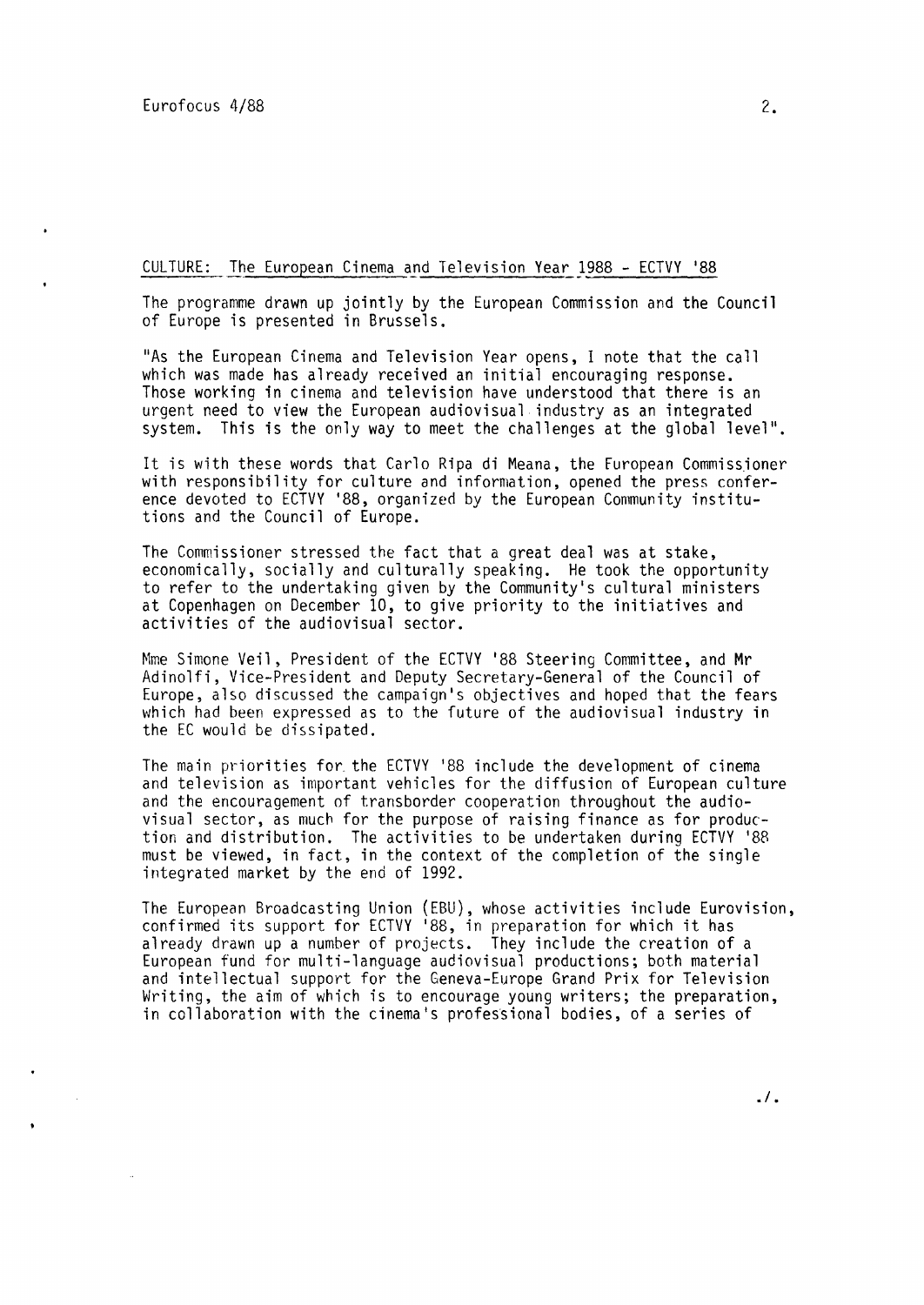(Contd.)

symposia on, notably, the production and distribution of audiovisual works as well as the relationship between cinema and television and the creation and establishment of machinery to expand the production of animated cartoons for young people in Europe.

In addition to this programme, EBU member television broadcasters have drawn up a long list of "European" projects at the national level. They range from the production and broadcast (sometimes on Eurovision) of programmes, and their participation in various events, to the creation of channels with a European vocation.

As for the ECTVY '88 programme itself, it is copious and is in three main parts.

The first covers media events. For example, prizes were awarded for the best films, authors and actors of the last 30 years of the European cinema - that is, the first 30 years of the European Community - during the opening of the Brussels International Film Festival on January 14. Special programmes, broadcast over most television channels, will mark European Television Day on March 21.

The European cinema will be feted on June 16, when cinema seats will be available free or at reduced prices. The inauguration of the Museum of the Moving Image in London will be celebrated by a gala on June 30, the opening day, in the presence of personalities from all over Europe. Finally, the European Cinema Prizes will be awarded in Berlin, the EC's cultural capital for 1988, on November 26. They will be awarded annually thereafter in the city selected as the Community's cultural capital.

The second part of the programme includes four symposia, the last of which will draw up recommendations to EC governments and institutions. The first symposium will be held in Brussels on March 22 and 23, on the theme of co-distribution; the second in Strasbourg on May 30 and 31, on audiovisual piracy; the third in Munich on June 24 and 25, on co-prodution, and the fourth in Venice on September 1 and 2, on the relationship between cinema and television. There will be important lectures on a variety of subjects, including the future role of cinema halls (Madrid), the place of the cinema in contemporary culture (Delphi) and European films and the world market (Vienna).

 $.1.$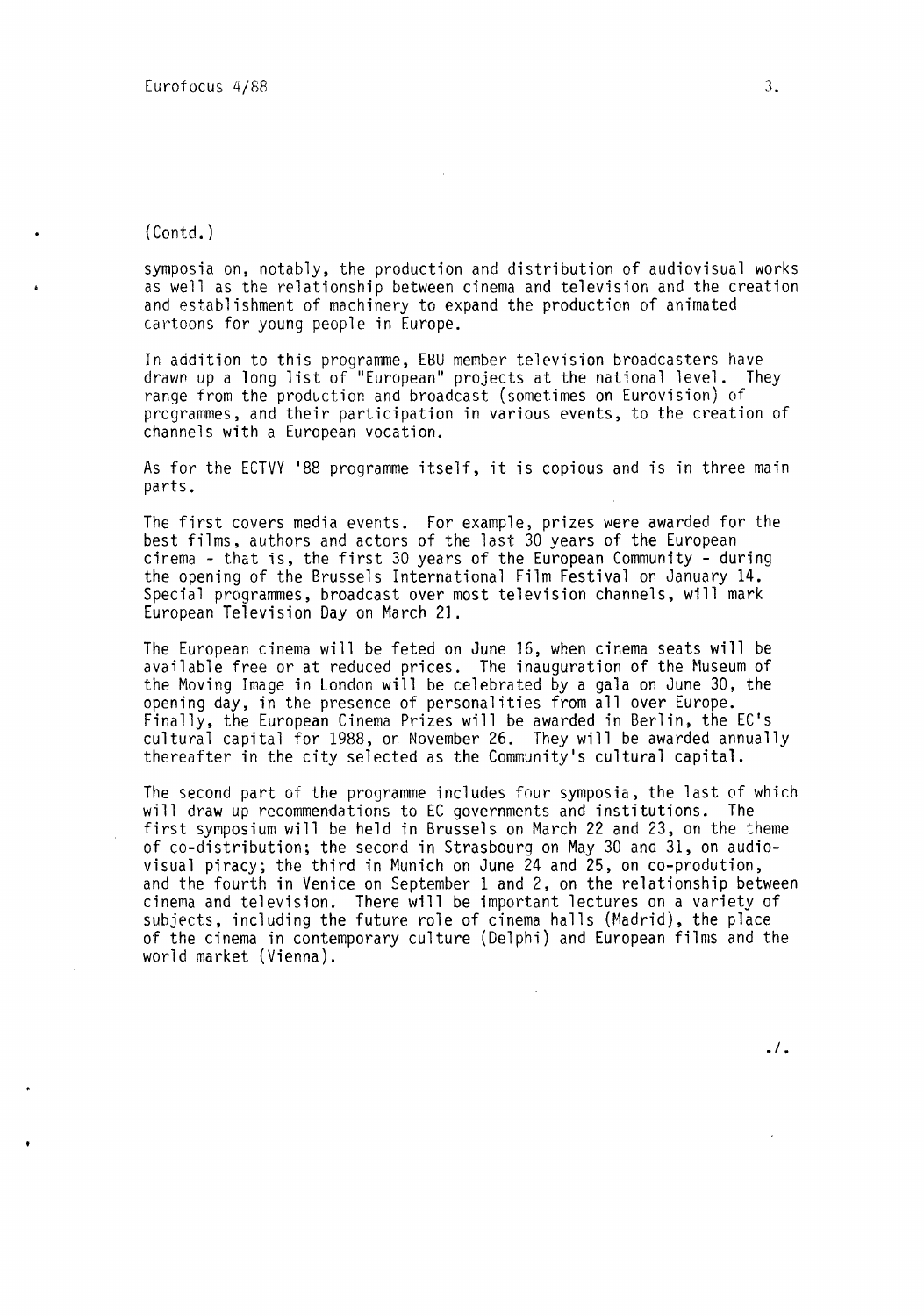(Contd.)

The third part of the ECTVY '88 programme aims at extending its activities beyond the current year. There are plans to set up a European Cinema and Television Academy, which would be entrusted with organizing the European Cinema Prize each year. The European Commission has launched its MEDIA programme this year in order to stimulate the European audiovisual industry. This programme, whose aims are partly similar to those of the ECTVY '88, will continue in the coming years.

No fewer than 50 events have already been included in the ECTVY '88 programme; others will be added in the coming months. Mr Ripa di Meana, as well as Mme Veil and Mr Adinolfi, stressed the fact that the ECTVY '88 canrct be limited to the EC countries. It involves all of Europe, as is evident from the symposium, to be held in Orvieto from October 24 to 28, on the cinema and television in East-West relations, with participants from both Eastern and Western Europe. The European cultural identity knows no internal frontiers; on the contrary, it must drink at all the springs in order to affirm this identity.

The reactions of those working in the audiovisual sector, some of whom were present at the press conference, have been positive on the whole. The Italian director, Gillo Pontecorvo, expressed his interest in all the ECTVY '88 projects. His colleague, Sergio Leone, the creator of spaghetti Westerns, was more polemical. "The only thing that matters is a producer who gives us money to do what we want", he said.

Money is the sinews of war, as is well known. But more than *money* is needed on occasion. Besides, the fact that most of the prizes awarded at the Brussels International Film Festival on January 14 went to Italian films shows that the Fellinis and Viscontis have no difficulty finding the money they need to express themselves.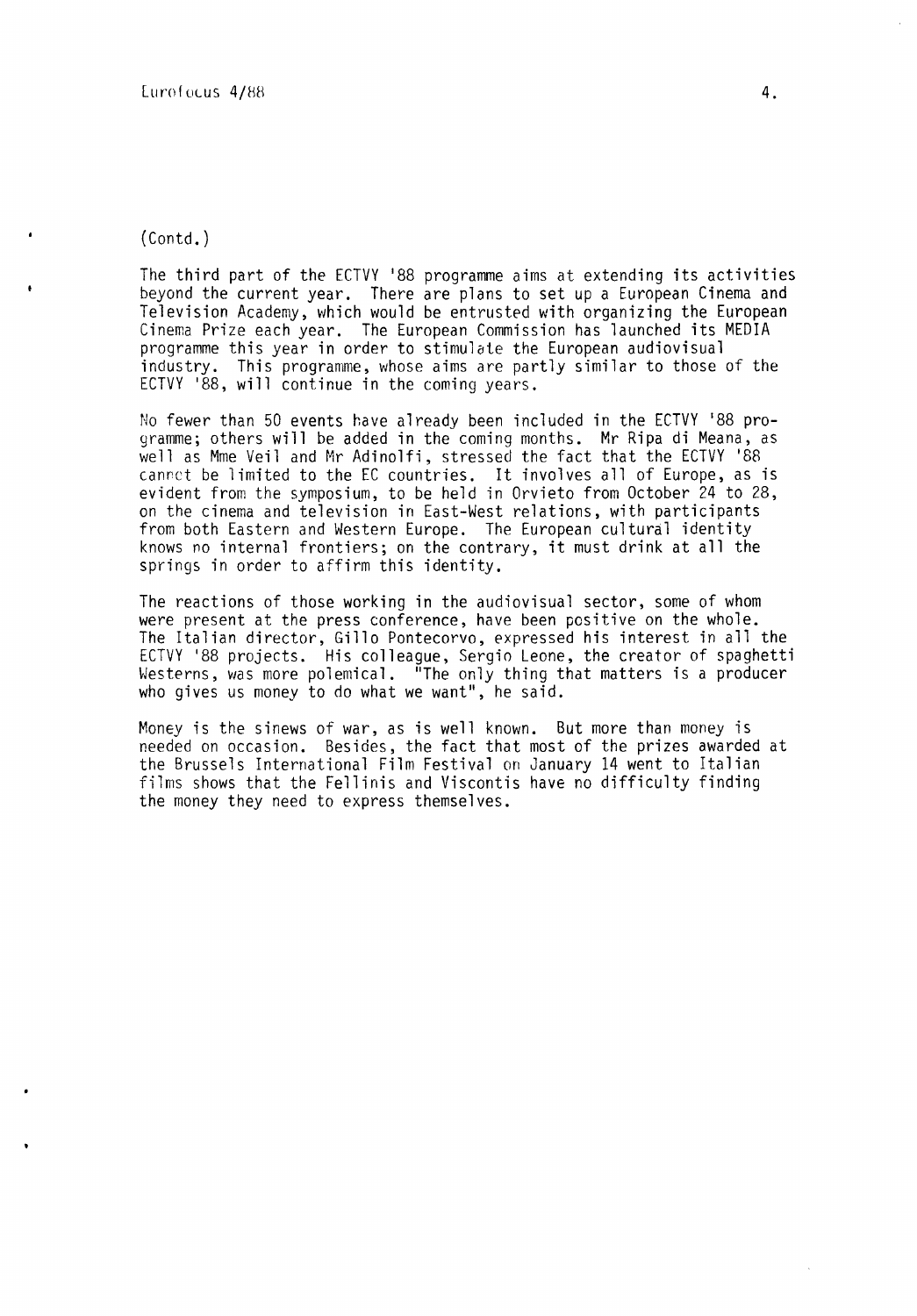## FINANCE: Towards a Community-wide banking system

Lord Cockfield unveils the second banking directive proposed by the European Commission.

Any bank licensed by and established in a European Community country will be able to take full advantage of a Community-wide market of 320m. potential customers. This simple fact is at the heart of the proposal launched recently by the European Commission, which lays down the basis of a Community banking act and, as such, represents the last step in the completion of a single integrated market in services.

The proposal provides for a single Community licence, so that the authorization initially delivered to a bank by its "home country" (or country of origin), will be fully and automatically valid for the entire Community. A bank established in one member state will be able, in other words, to open branches in any other member state without requesting the latter's authorization. What is more, the branches will be subject to the banking regulations of the home country, as they must be considered parts of the single entity based there.

The single Community licence will be valid for a full range of banking activities, including leasing, portfolio management and advice, and trading in securities, both for the customer's account and for the bank's own account. Any banking activity on the list covered by the authorization granted in the home country will automatically be valid in the host country. If, for example, a bank is authorized to trade in securities in its home country, the branch it sets up in another EC country will be allowed to do the same, even if this activity is not open to the banks of that country under its national legislation.

As for banks from third countries, they will be able to obtain the single Community licence and set up branches in the EC, provided that banking institutions from all member countries enjoy reciprocity in the State of the applicant.

The Commission's proposal clearly amounts to a genuine liberalization of banking services. The European Commission has nevertheless taken certain precautions, notably by limiting the proposal's application to establishments already set up under the 1977 banking directive. This means that financial institutions which are engaged solely in seeking deposits, or making loans, for hire-purchase, for example, are excluded from its scope.

The proposal also stipulates that a bank can engage in non-banking activities only within certain limits (not beyond 50% of the bank's own funds and not more than 10% in any one undertaking). The national authorities can also require a bank trading in securities to maintain adequate reserves in the host country.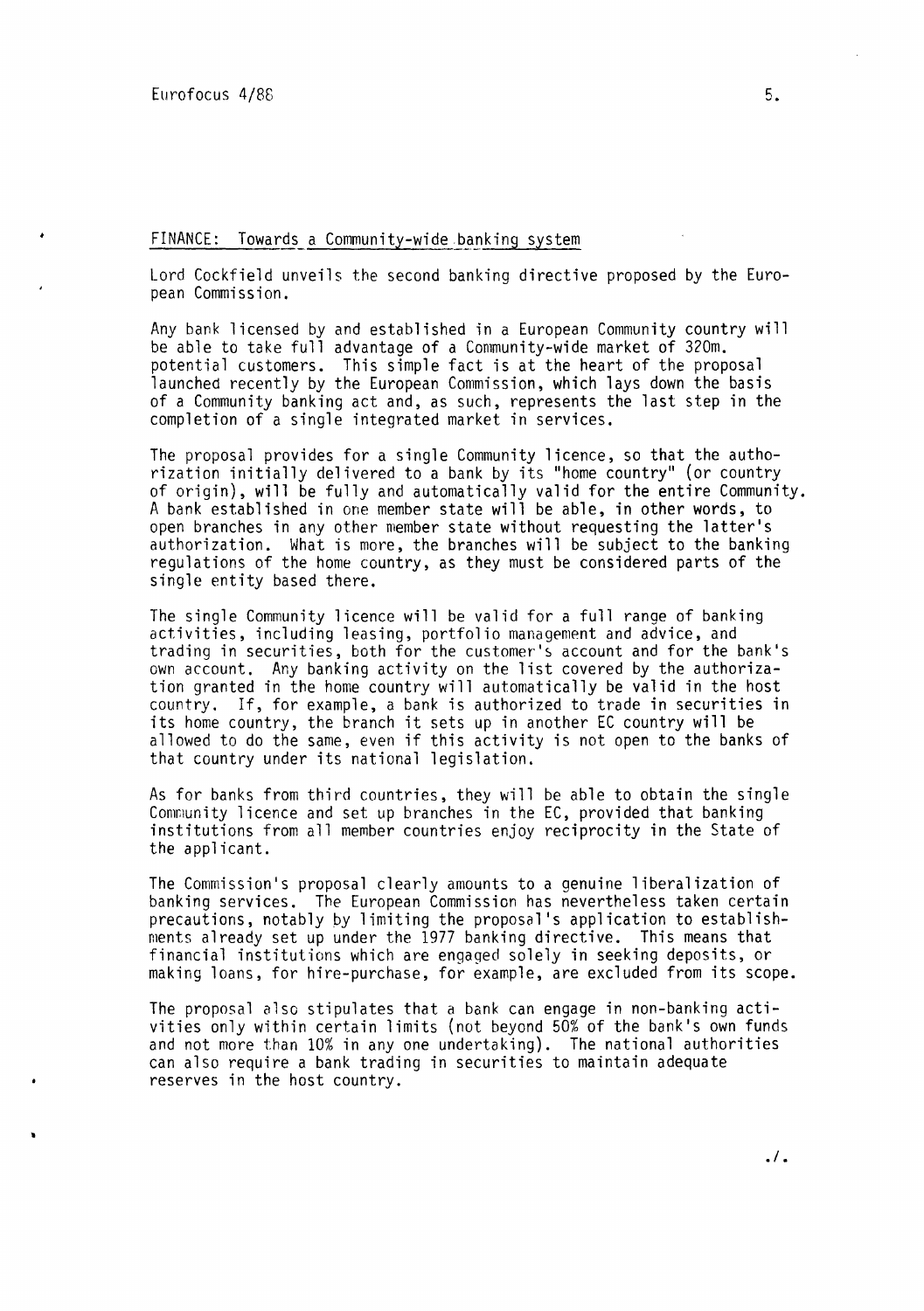(Contd.)

The mutual recognition of the authorization delivered by the home country is linked to the harmonization of the supervision of banking activities and the liberalization of capital movements. It will come into effect at the same time as the measures harmonizing conditions of access to banking activities and supervisory conditions. However, it is unnecessary to wait for the harmonization of banking measures in order to achieve the free movement of capital between countries where this is possible.

## A PEOPLE'S EUROPE: Old age pensioners continue to be shut out

Many retired Europeans remain "strangers" within the Community.

A national of one of the 12 European Community countries does not have the right, as a "European citizen", to settle down in another Community country after retirement. If he wishes to take up residence in an EC country other than his own, and one in which he has never worked, he will have to accept all the conditions imposed on "foreigners" by the country in question, as the European Commission recently pointed out to the Belgian Euro-MP, Anne-Marie Lizin, in reply to her question on the subject.

Hardly an ideal situation. Mrs Lizin cited the case of a Belgian pensioner who had to wait six months before the French authorities gave him a residence permit. The documents he had to submit included a medical certificate to the effect that he was not suffering from any illness requiring treatment or an operation.

The European Commission proposed to the EC Council of Ministers a regulation giving retired Europeans the right of residence in member countries other than their own, provided they could show their income was adequate. That was in 1979. The proposal has been gathering dust since then.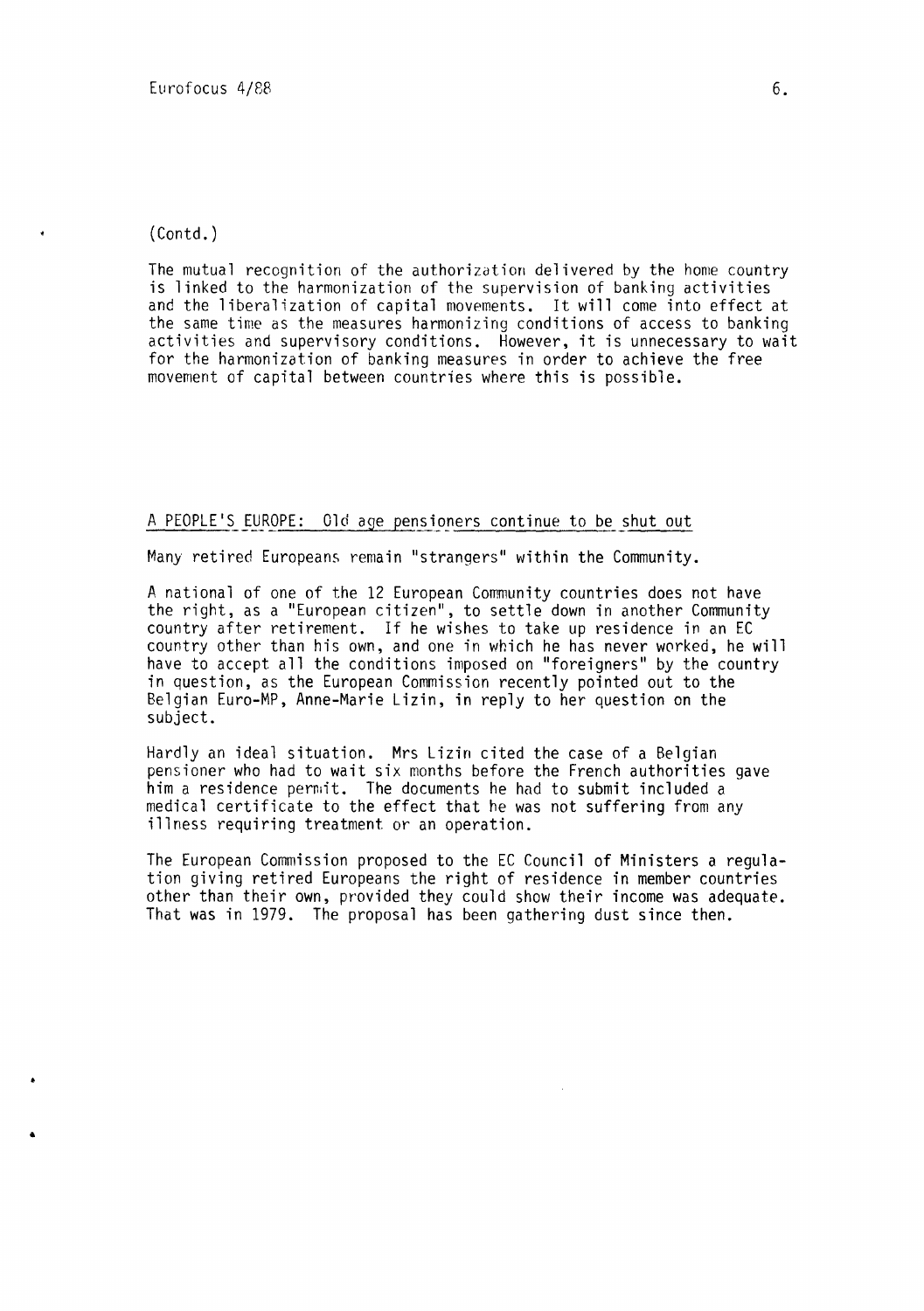•

•

## A PEOPLE'S EUROPE: An end to discrimination in council housing

It is no longer necessary to be a national of the host country in order to have access to council housing.

Italy is an attractive country. Mr X decided he would settle there and continue with his unpaid activities. He therefore asked for a loan at a reduced rate of interest in 1984, in order to buy a house at Mordano, in the province of Bologna.

The regional authorities turned him down. Mr X no doubt was Belgian, perhaps even European - but certainly not Italian, they argued. But Italian nationality- and Italian law was formal on this point- was essential in order to rent or buy a council house or obtain a loan for this purpose at a reduced rate of interest.

Mr X refused to give up; on the contrary, he took the matter to the European Court of Justice on 10 December 1984. Three years later the court gave its ruling - in favour of Mr X. It based itself on the argument invoked by the European Commission, that reserving the rights in question for nationals is contrary to Community law. The Italian authorities, as those of other countries, must bear this in mind.

Mr X was happy, as was the European Commission, which took the view that the Court's ruling reaffirmed the equality of rights of Community citizens, as well as the right to non-discrimination within the Community as regards freedom of establishment and to provide services, in accordance with Articles 52 and 59 of the European Treaty.

The ruling marked another step, therefore, towards a People's Europe.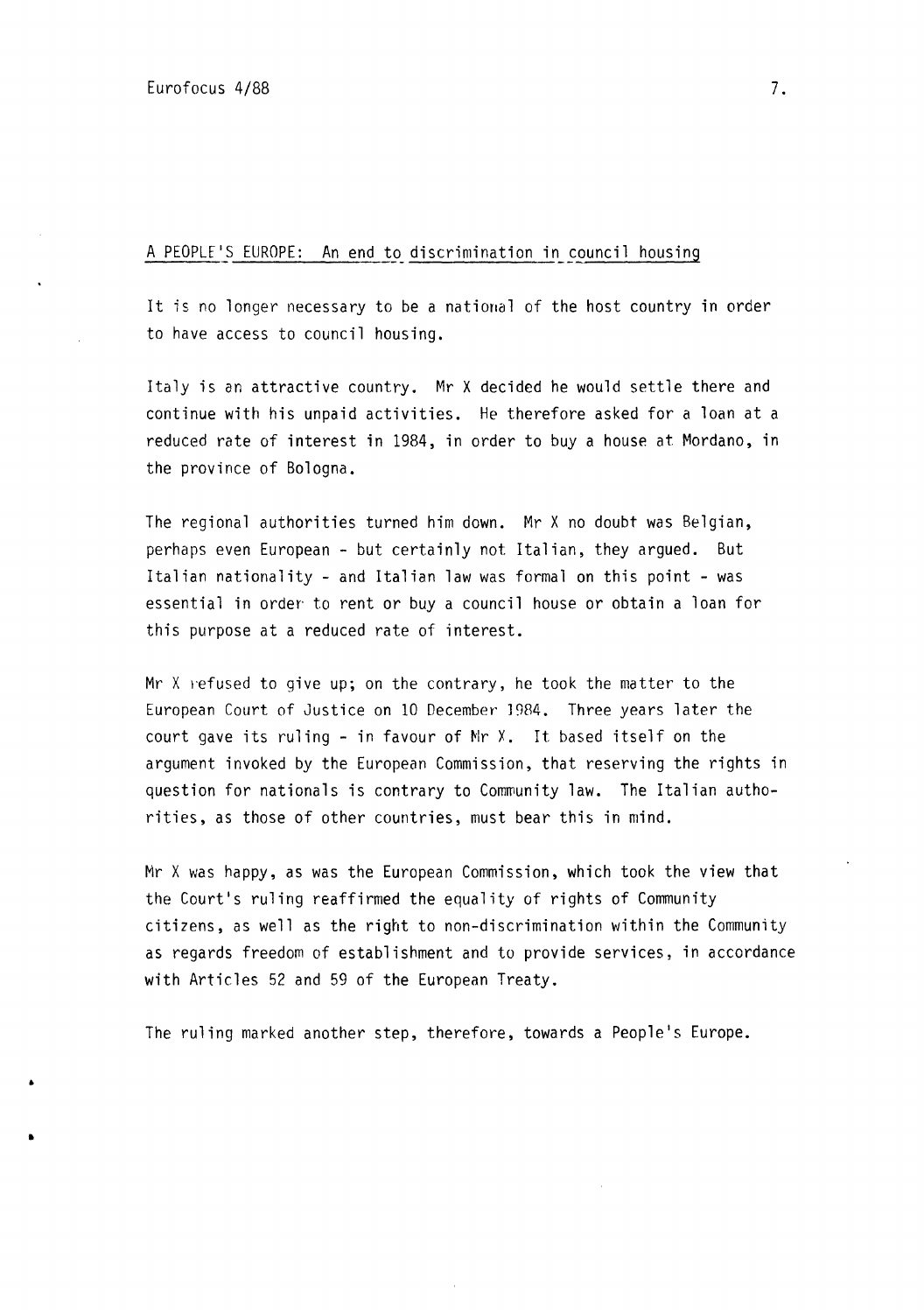#### NUCLEAR MATERIALS: Bombs from nuclear waste?

The European Commission tries to throw light on a murky story.

There are limits to what the European Commission can do. This, in substance, is what the European Commission's experts on nuclear matters told the press. The Commission clearly wanted to put the record straight, in view of the flood of revelations, comments and criticisms pouring from the media on the subject of the traffic in nuclear materials.

If the European Community - in this case EURATOM\* - has a special responsibility for the protection of the health and safety of the Community's population, its role is a very limited one when it comes to the transport of nuclear materials or nuclear waste.

The Community has laid down basic standards regarding permitted levels of radioactivity. The EURATOM inspectors have the task of making sure that the nuclear plants in operation in the Community do not exceed them. These plants are regularly visited by the inspectors, who must inform the relevant national authorities at the time of their first visit. Two hours' notice is enough for subsequent visits.

If the Commission's inspectors notice that the permitted levels have been exceeded, the Commission can act against the responsible national authorities. It can ask the European Court of Justice to order the shutdown of the installations in question.

There are no specific European regulations regarding nuclear waste; however, waste from nuclear installations must conform to the basic standards, according to the experts. The European Commission also takes the view that dangerous radioactive materials cannot be passed off as waste within the 12-nation Community.

The transport of radioactive nuclear waste materials is not subject to any Community regulations; the only rules are those laid down by the International Atomic Energy Agency (IAEA), based in Vienna. The Community's inspectors can only record the movements of nuclear waste.

As for the risk of the spread of fissile materials around the world, the EC has the authority to check exports of products or substances by the Twelve. The transfer of technology between member countries and third countries is completely outside its control. In other words, a Community country can sell its nuclear know-how to third countries, free of any Community checks.

\* The European Atomic Energy Community.